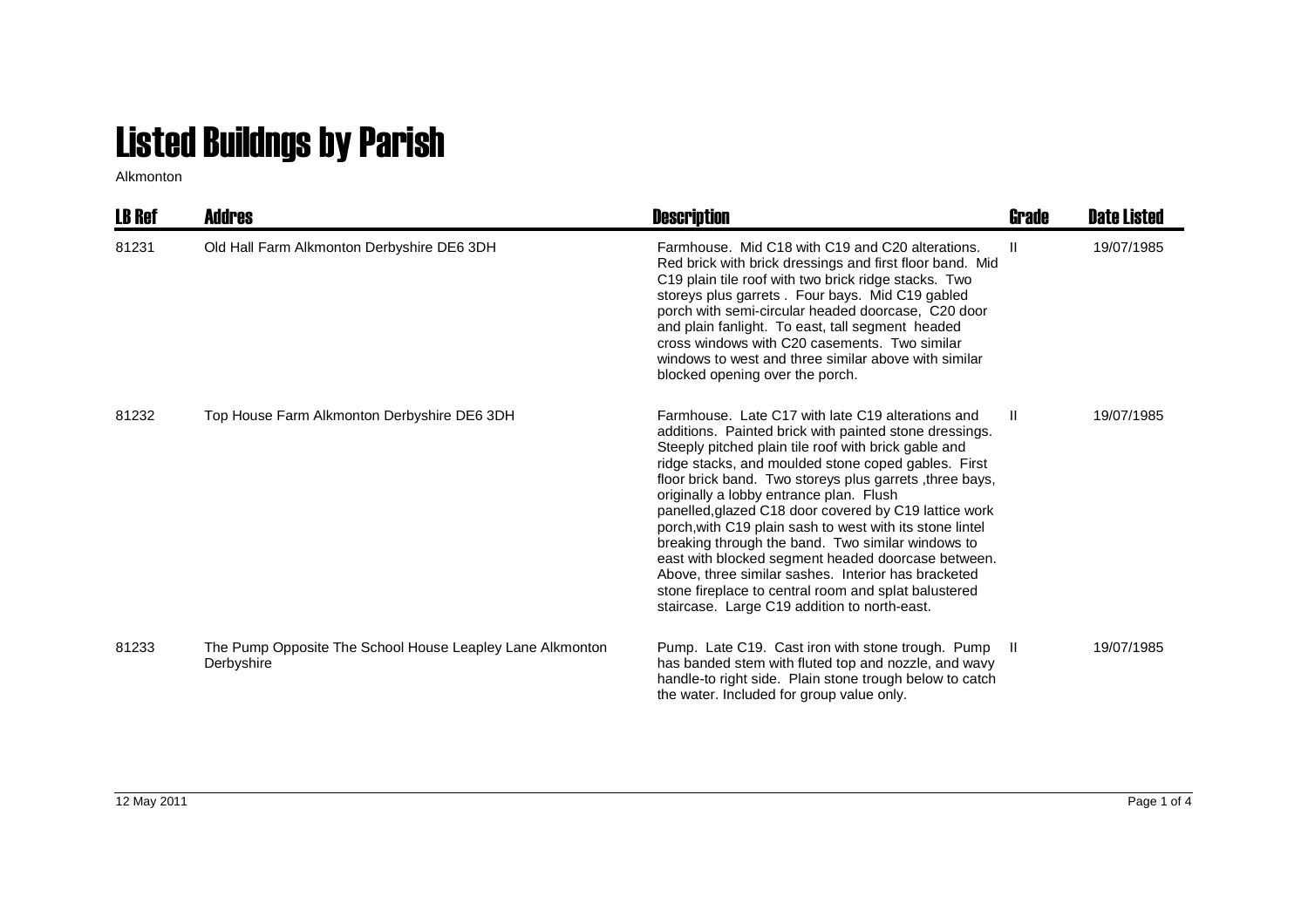| <b>LB Ref</b> | <b>Addres</b>                                          | <b>Description</b>                                                                                                                                                                                                                                                                                                                                                                                                                                                                                                                                                                                                                                                                                                                                                                                                                                                                                                                                                                                                                                                                                                                                                                                                                                                                                                                                                                                                                             | Grade | <b>Date Listed</b> |
|---------------|--------------------------------------------------------|------------------------------------------------------------------------------------------------------------------------------------------------------------------------------------------------------------------------------------------------------------------------------------------------------------------------------------------------------------------------------------------------------------------------------------------------------------------------------------------------------------------------------------------------------------------------------------------------------------------------------------------------------------------------------------------------------------------------------------------------------------------------------------------------------------------------------------------------------------------------------------------------------------------------------------------------------------------------------------------------------------------------------------------------------------------------------------------------------------------------------------------------------------------------------------------------------------------------------------------------------------------------------------------------------------------------------------------------------------------------------------------------------------------------------------------------|-------|--------------------|
| 81234         | School House Leapley Lane Alkmonton Derbyshire DE6 3DH | The address shall be amended to read: The School<br>The Old School House and Garden Wall. School and<br>school master's house, now house, with garden wall.<br>1856 with C20 additions, built for Thomas Evans. Red<br>brick with brick dressings and plain tile roof with<br>overhanging eaves. Brick gable end and side wall<br>stacks, also small bracketed timber bellcote with tiled<br>roof to west gable. Two storeys and single storey,<br>roughly T-plan with two bay house to east. and two<br>bay school room at right angles. Gabled C20 porch<br>with cambered headed doorcase to front of C20 two<br>storey single bay addition. To west, school room with<br>two 3-light casement windows, with diamond metal<br>lights, under cambered heads and chamfered brick<br>jambs. West gable wall has similar, but larger, 3-light<br>transomed window under similar cambered head, and<br>above a clock face. To west of C20 addition, the<br>school master's house with a 2-light casement under<br>cambered head and with chamfered jambs. Similar<br>window above and above again in the gable a blocked<br>ventilation slit. Similar 2-light windows to east facade.<br>Brick garden wall to north and west of the house with<br>triangular sectioned stone copings and stone gate<br>piers. Set in the curve of the wall, as it changes<br>direction, vitrified headers inscribing TWE 1856'.<br>Included for group value only. | Ш     | 19/07/1985         |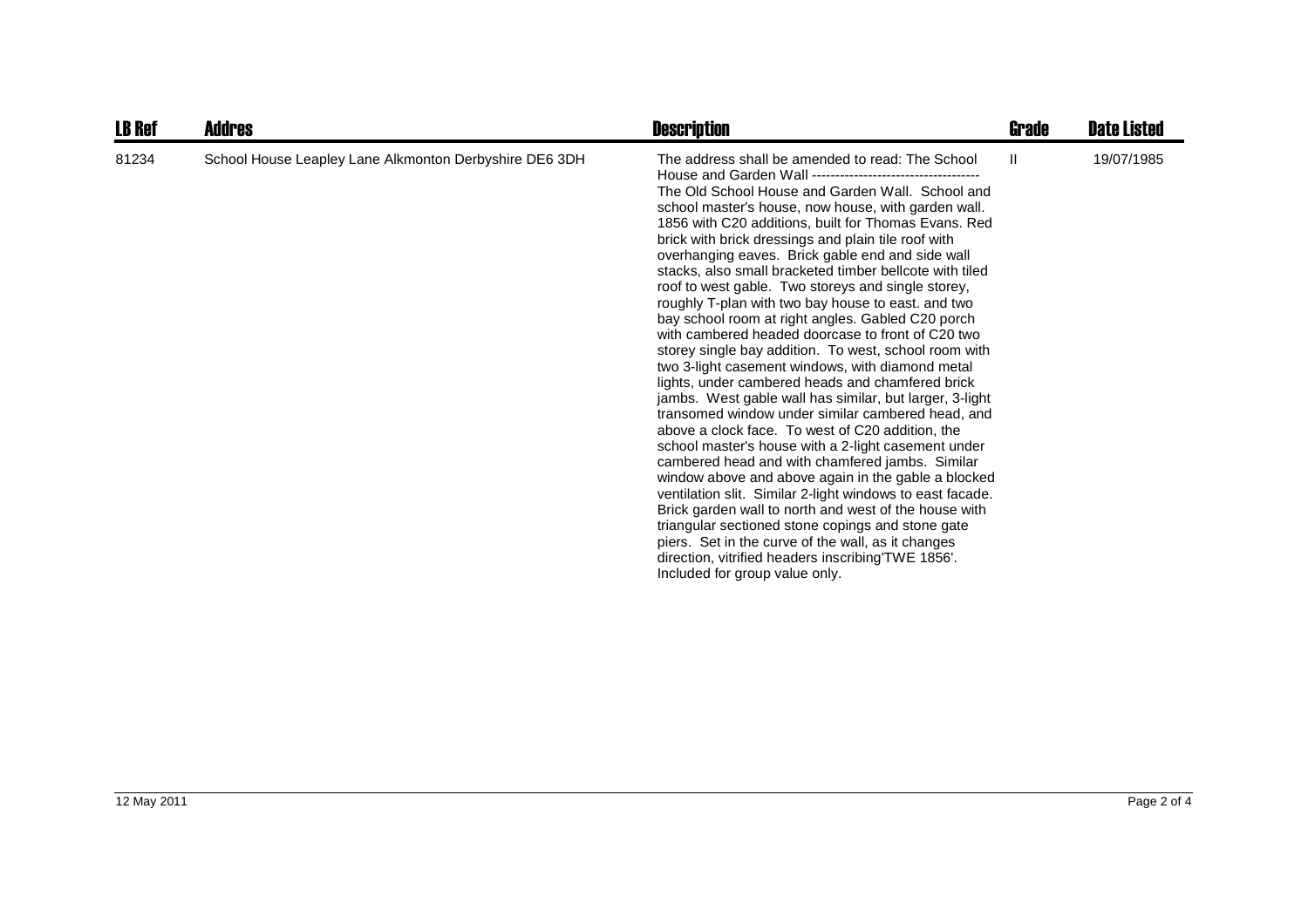| <b>LB Ref</b> | <b>Addres</b>                                  | <b>Description</b>                                                                                                                                                                                                                                                                                                                                                                                                                                                                                                                                                                                                                                                                                                                                                                                                                                                                                                                                                                                                                                                                                                                                                                                                                                                                                                                                                                                                                                                                                                                                                                                                                                                                                                                                                                                                                                                                                                                                                                                                                                  | <b>Grade</b> | <b>Date Listed</b> |
|---------------|------------------------------------------------|-----------------------------------------------------------------------------------------------------------------------------------------------------------------------------------------------------------------------------------------------------------------------------------------------------------------------------------------------------------------------------------------------------------------------------------------------------------------------------------------------------------------------------------------------------------------------------------------------------------------------------------------------------------------------------------------------------------------------------------------------------------------------------------------------------------------------------------------------------------------------------------------------------------------------------------------------------------------------------------------------------------------------------------------------------------------------------------------------------------------------------------------------------------------------------------------------------------------------------------------------------------------------------------------------------------------------------------------------------------------------------------------------------------------------------------------------------------------------------------------------------------------------------------------------------------------------------------------------------------------------------------------------------------------------------------------------------------------------------------------------------------------------------------------------------------------------------------------------------------------------------------------------------------------------------------------------------------------------------------------------------------------------------------------------------|--------------|--------------------|
| 81235         | St Johns Church Long Lane Alkmonton Derbyshire | Parish church, 1843. Built for Thomas W Evans.<br>Flint pebble walls with stone dressings and plinth, plus<br>timber framed south porch. Plain tile roofs with<br>inverted fishscale tile bands, stone coped gables with<br>moulded kneelers, carved eaves corbels and ridge<br>cross to east gable of nave, plus octagonal stone<br>bellcote to west, with leaded spire. Nave, lower<br>chancel, north vestry and south porch. Early English<br>style. West elevation has full height widely projecting<br>central buttress, flanked by diagonal walls to either<br>side at the base, with small lancets topped by hoods<br>creating small triangular shaped room. Above to<br>either side of the buttress, a single tall lancet with<br>hoodmould, and capping the buttress at the gable<br>ridge, an octagonal bellcote with alternating<br>chamfered lancets and plain pilasters, the whole<br>surmounted by a leaded spire. Full height stepped<br>buttresses to corners of nave. North elevation has<br>three tall chamfered lancets with hoodmoulds and<br>stepped buttresses between. North vestry has a<br>chamfered pointed west door, 2-light chamfered<br>mullion north window and eastern lancet with<br>hoodmould. East chancel wall has angle buttresses<br>with stringcourse between and above triple stepped<br>lancets with continuous hoodmoulds. South chancel<br>wall as two chamfered lancets with hoods and<br>buttress between. Two similar taller lancets to south<br>nave wall, also with buttresses and to far west the<br>timber framed south porch with leaded side windows,<br>pointed doorcase and applied studding to front.<br>Interior has pointed chamfered chancel arch, scissor<br>truss roof to chancel and type of crown post roof to<br>nave. Pulpit, altar back and chancel panelling all<br>contemporary, with cusped panelling. Pews also<br>original and have fleur de lys poppyheads. East<br>window of 1904 by Abbott & Co. Large circular stone<br>C12 font near south door. Listed for Group Value. | Ш.           | 13/09/1967         |